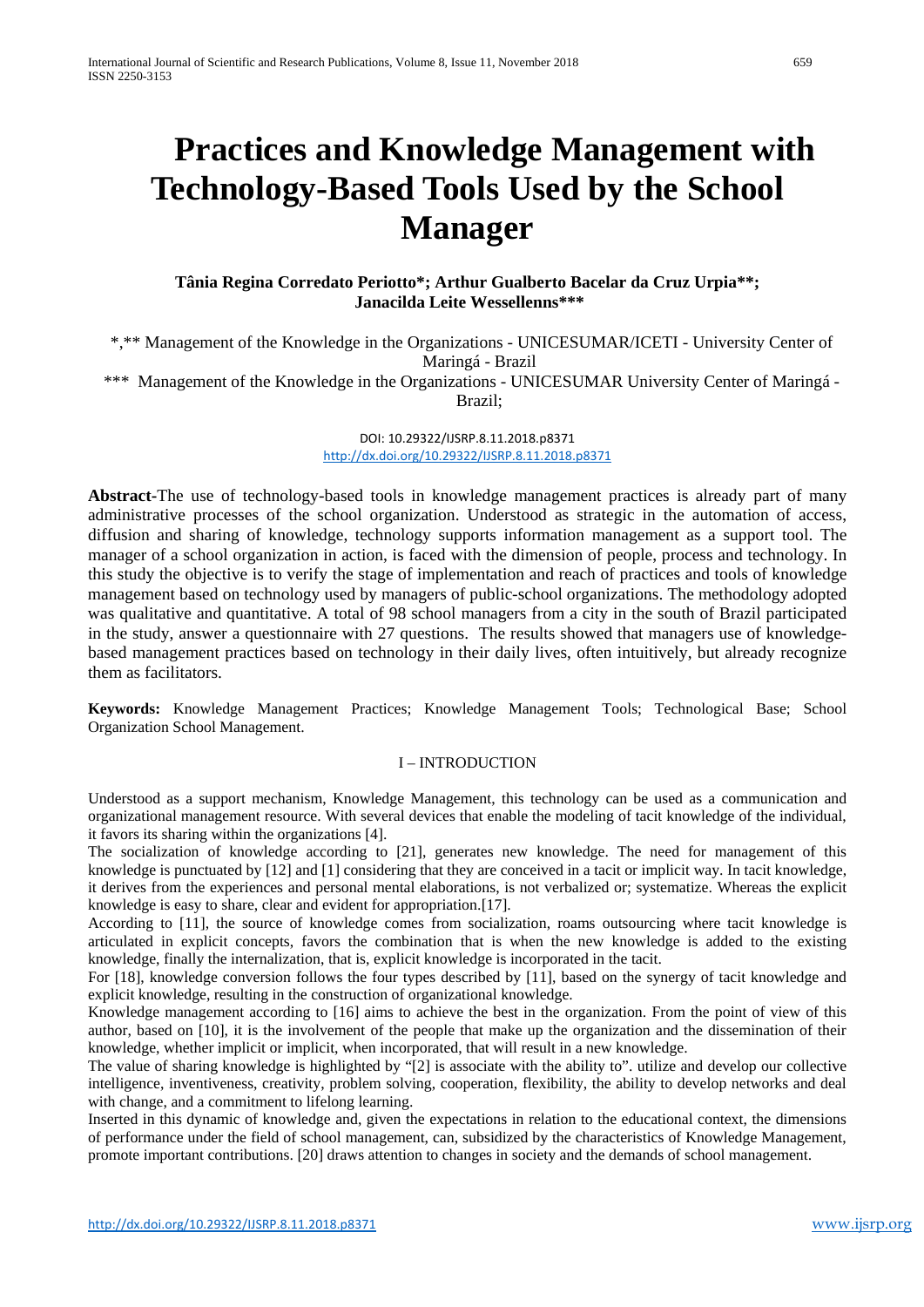According to "[19] the theory of the creation of organizational knowledge is based on the relationship between people at all levels - individual, group, organizational and inter-organizational". In the field of management, [3] reinforce that the school manager directs his actions under the concept of "co responsibility, partnership, collaboration, interaction, common problem solving, dialogue, approximation of everyone concerned".

In this perspective, [15] states that this involvement "... provides a better knowledge of the objectives and goals of the school, its organizational structure and its dynamics, of its relations with the community…"

The view of Knowledge Management by "[22] is the process of promoting and managing the generation, sharing, use and measurement of knowledge, experience and expertise in organizations", especially in the organizational environment, a knowledge management system is indispensable.

According to [20] it recalls what is stated in the 1996 National Education and Guidelines Law (LDB) that "managers must perceive the tendencies of change, learning to investigate, analyze and interpret the new challenges and benefit from their own experience [20]". According to [14], contemporary school management is built on the based on decisions made in a collective way that are conducted by each sector or participant according to their specificity, aligned with the purpose of the group.

It will only be effective if the processes that are part of the dimensions of the school manager's performance do not remain centered in his/her power. Being a manager in an organization, regardless of the segment and, in the school context, this is not different, requires participative and shared action.

Organizations, among their procedural aspects, construct and store information that supports knowledge bases. However, technology extends autonomy and facilitates the practice of Knowledge Management, through its resources, which favor the formal or informal sharing of information, favoring the construction of new knowledge. [2].

The domain of technology resources, according to [9], adds value to the process of selecting, combining and recombining information, providing greater fluidity in the construction or sharing of knowledge. In addition to these ideas, [13] emphasizes that the use of new languages, and technology is a great facilitator, contributes to the evolution of individuals. The production of knowledge from the sharing of knowledge requires engagement and interaction.

It is defended here that the contemporary school manager is one that besides the bureaucratic assignments in the pedagogical and administrative area also involves the collective and conscious participation of the other involved ones. This kind of relationship will only be consistent if the communication and information among its peers is clear, and effective in a way that reaches everyone.

In his researches, on Knowledge Management practices and tools [7], [8], structured a division into three categories: human resources management, organizational process structuring and technological base. Practices and technology-based tools support Organizational Knowledge Management and include the automation and management of information that can occur through applications, information technology tools that promote capture, diffusion and sharing.

In this context, the portals/intranets/extranets are defined as practices and technology-based tools; Forums (face-to-face and virtual), Collaboration tools such as portals, intranets and extranets, Workflow systems, Content management, Electronic Document Management (GED), Data Warehouse (DW), Data Mining (DM), Costumer Relationship Management (CRM), Balanced Scorecard (BSC), Decision Suport System (DSS), Enterprise Resource Planning (ERP) and Key Performance Indicator (KPI).

Having as purpose in this study, to verify the stage of implantation and reach of these practices and tools in the school context and to try to understand through the Knowledge Management supported in this list of own possibilities of the technological base, it is intended to understand how the school administrator can benefit or find support for their decision making as manager of the school organization.

## II - METHODOLOGY

The methodology adopted for this study, is characterized as exploratory due to its type. It had the direct involvement of the researcher to better approximate the investigated universe and information gathering that subsidized the data interpretation and analysis. Regarding the procedures, it is characterized as a field research where different resources such as action research was used. [5]

According to the objective presented and the public involved, it is classified as qualitative and quantitative. [6] defines in qualitative the study whose purpose is to identify and analyze data and information providing details that may explain certain behaviors and are difficult to measure. [5] on the quantitative format emphasizes the need to present results treated through statistical procedures.

Since the proposal in this study was to verify if the school managers used practices and tools of knowledge management based on technology as support for their actions and at what stage and reach this happened, it was chosen to use a questionnaire with a list of 27 tools and practices of Knowledge Management. This instrument is already validated for its purpose, also subsidized the Institute of Applied Economic Research - Brazil (IPEA) in investigations related to this subject. [8].

At the time of application, the participants were guided and clarified as to how they would respond to the questionnaire as well as the purpose of the information collection. They were also guaranteed data confidentiality and the availability of access to results when the survey was completed.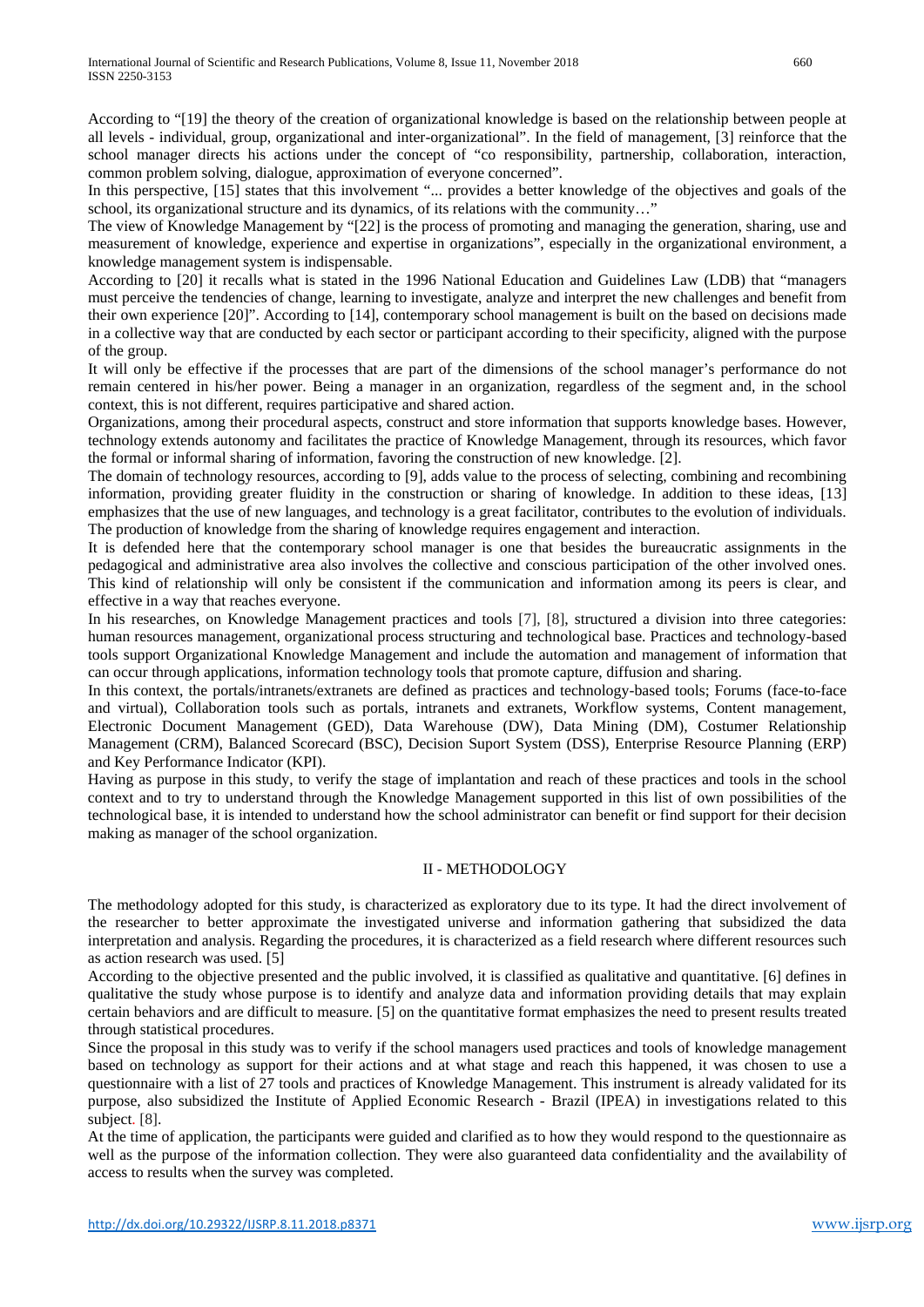A group of 98 school managers from the public education network, from a city in the northwestern part of the state of Paraná, southern Brazil were investigated. The public education network in this city is composed of 110 schools, but at that time, in October 2017 during the continuing education promoted by the Program of Excellence in Basic Education (PEEB), only 98 school managers were present. The PEEB is an institutional extension project promoted by the Higher Education Center of Maringá, Brazil (UNICESUMAR), which has been ongoing since 2013 and currently serves 33 cities. The focus of PEEB's work is school management and how it can impact the quality of basic education.

To collect information, it was used a questionnaire with 27 Knowledge Management tools and practices, in which managers should indicate as an option in a structured Likert scale a set of four alternatives in which (1) would be the indication of "few isolated initiatives within the organization"; two (2) "some departments use practice"; three (3) "Many departments use practice"; four (4) "widely disseminated within the organization".

#### III - RESULTS

In order to analyze the results in relation to the effective level of implementation of the selected tools and practices, only the responses related to levels 3 (the tool has already been implemented) and 4 (the tool is already implemented that present important and relevant results for the organization ). The other levels helped to determine the school organization's intention to implement the tools in the future (level 1), whether the tools are already in the process of being implemented (level 2), or there are no plans to implement the tools (level 0).

To analyze the data, we used the Excel spreadsheets editor version 2010 of Microsoft Office that allowed the calculation of the frequency distribution and weighted average.

Table 1 shows the frequency distribution in percentage, relative to the effective level of implementation of tools and practices based on the technology used by the 82 managers who answered the questionnaire. It should be noted that the column  $(N/R)$  refers to questions that for some reason were not answered. The column  $(3 + 4)$  represents the sum of the answers that indicated level 3 (the tool is already implemented) and level 4 (the tool is already implemented that presents important and relevant results for the organization).

| Questions                                            |          |       |                |       |                |       |         |
|------------------------------------------------------|----------|-------|----------------|-------|----------------|-------|---------|
|                                                      | $\Omega$ | 1     | $\overline{2}$ | 3     | $\overline{4}$ | N/R   | $3 + 4$ |
| Forums (face-to-face and<br>virtual)                 | 22,0%    | 12,2% | 29,3%          | 36,6% | 0,0%           | 22,0% | 65,9%   |
| Collaboration tools:<br>portals, intranets/extranets | 31,7%    | 28,0% | 3,7%           | 36,6% | 0,0%           | 31,7% | 40,2%   |
| Content management                                   | 20,7%    | 19,5% | 14,6%          | 39,0% | 6,1%           | 20,7% | 53,7%   |
| Workflow systems                                     | 24,4%    | 17,1% | 19,5%          | 25,6% | 13,4%          | 24,4% | 45,1%   |
| <b>Electronic Document</b><br>Management (GED)       | 11,0%    | 11,0% | 9,8%           | 29,3% | 31,7%          | 7,3%  | 61,0%   |
| Data Warehouse (DW)                                  | 26,8%    | 7,3%  | 9,8%           | 30,5% | 14,6%          | 11,0% | 45,1%   |
| Data Mining (DM)                                     | 34,1%    | 7,3%  | 11,0%          | 24,4% | 11,0%          | 12,2% | 34,1%   |
| <b>Costumer Relationship</b><br>Management (CRM)     | 14,6%    | 3,7%  | 22,0%          | 32,9% | 17,1%          | 9,8%  | 50,0%   |
| <b>Balanced Scorecard (BSC)</b>                      | 24,4%    | 12,2% | 2,4%           | 35,4% | 14,6%          | 11,0% | 50,0%   |
| Decision Suport System<br>(DSS)                      | 19,5%    | 14,6% | 14,6%          | 31,7% | 8,5%           | 11,0% | 40,2%   |
| <b>Enterprise Resource</b><br>Planning (ERP)         | 29,3%    | 8,5%  | 8,5%           | 36,6% | 7,3%           | 9,8%  | 43,9%   |
| Key Performance<br>Indicator (KPI)                   | 13,4%    | 6,1%  | 3,7%           | 41,5% | 25,6%          | 9,8%  | 67,1%   |

Table 1- Distribution of frequency in percentage relative to the effective level of implementation of tools and practices based on technology

Source: prepared by the authors (2018).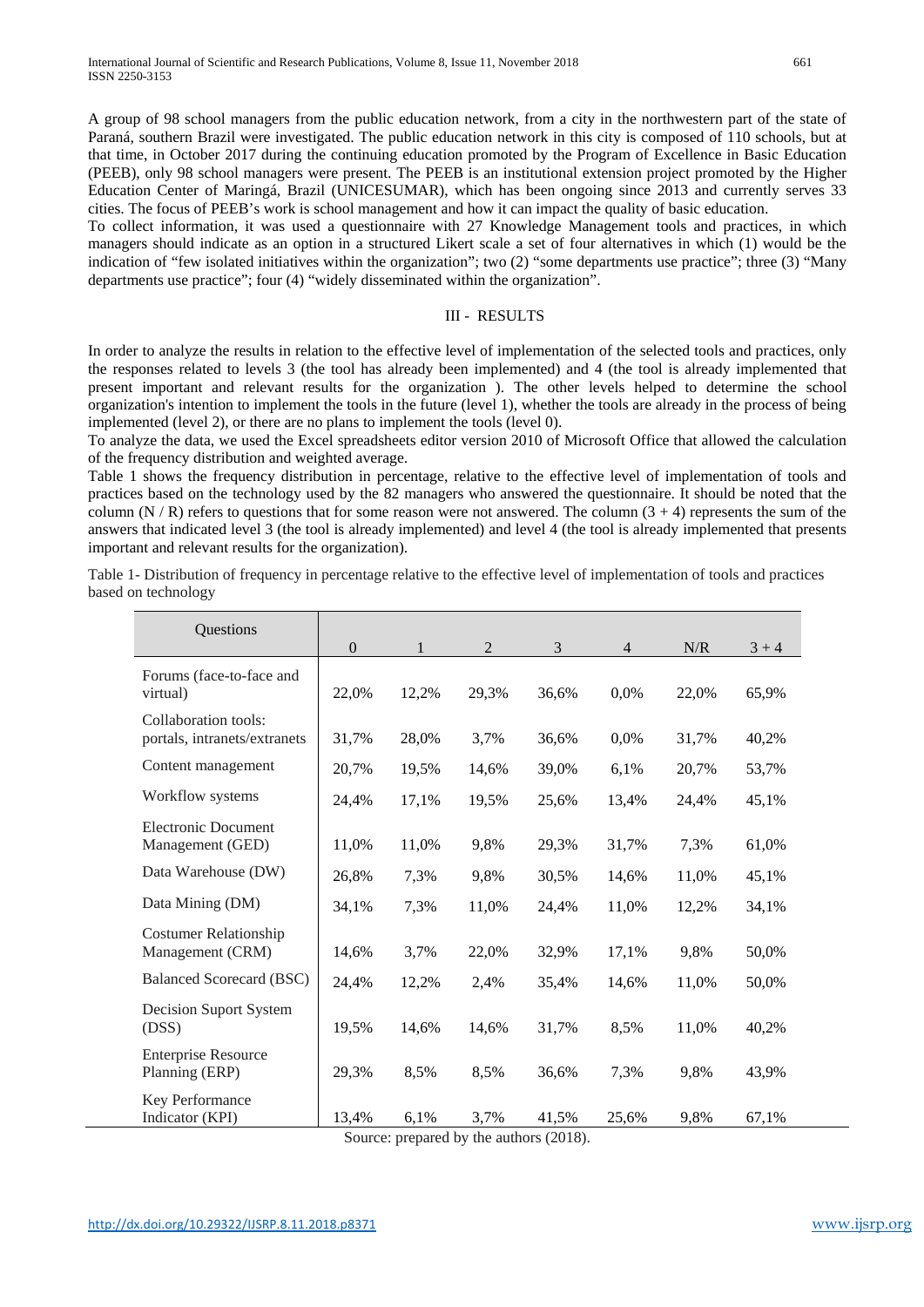Regarding the breadth of reach of selected tools and practices, only the responses related to levels 3 (many departments use the tool) and 4 (widely disseminated in the organization) of the reach stage scale were analyzed, fact that only the answers of these two levels indicate that the analyzed ferraments have a wide reach.

| Questions                                                                  | 1              | $\overline{2}$ | 3             | $\overline{4}$ | N/R          | $3 + 4$        |
|----------------------------------------------------------------------------|----------------|----------------|---------------|----------------|--------------|----------------|
| Forums (face-to-face and<br>virtual)                                       | 22,0%          | 12,2%          | 29,3%         | 36,6%          | 0,0%         | 65,9%          |
| Collaboration tools:<br>portals, intranets/extranets<br>Content management | 31,7%<br>20,7% | 28,0%<br>19,5% | 3,7%<br>14,6% | 36,6%<br>39,0% | 0,0%<br>6,1% | 40,2%<br>53,7% |
| Workflow systems                                                           | 24,4%          | 17,1%          | 19,5%         | 25,6%          | 13,4%        | 45,1%          |
| <b>Electronic Document</b><br>Management (GED)<br>Data Warehouse (DW)      | 22,0%          | 11,0%          | 22,0%         | 37,8%          | 7,3%         | 59,8%          |
| Data Mining (DM)                                                           | 37,8%          | 12,2%          | 8,5%          | 30,5%          | 11,0%        | 39,0%          |
| <b>Costumer Relationship</b>                                               | 36,6%          | 12,2%          | 15,9%         | 23,2%          | 12,2%        | 39,0%          |
| Management (CRM)                                                           | 17,1%          | 26,8%          | 23,2%         | 22,0%          | 11,0%        | 45,1%          |
| <b>Balanced Scorecard (BSC)</b>                                            | 36,6%          | 15,9%          | 9,8%          | 25,6%          | 12,2%        | 35,4%          |
| Decision Suport System<br>(DSS)                                            | 32,9%          | 19,5%          | 11,0%         | 24,4%          | 12,2%        | 35,4%          |
| <b>Enterprise Resource</b><br>Planning (ERP)<br>Key Performance Indicator  | 36,6%          | 13,4%          | 17,1%         | 22,0%          | 11,0%        | 39,0%          |
| (KPI)                                                                      | 18,3%          | 7,3%           | 28,0%         | 34,1%          | 12,2%        | 62,2%          |

Table 2 - Distribution of frequency in percentage relative to the level of reach of tools and practices of technological base.

Source: prepared by the authors (2018).

In order to analyze the effective level of implantation and the level of amplitude of the reach of the tools through Table 1 it is possible to observe the scale that was elaborated with the parameters being created of arbitrary form.

Table 1 - Scale for analysis of the results regarding the effective level of implantation and scope of the KM practices.

| <b>Effective Level of Implantation</b><br>and Range of Scope | $3+4$               |  |  |
|--------------------------------------------------------------|---------------------|--|--|
| Low level                                                    | Between 0 to 39%    |  |  |
| Middle level                                                 | Between 40% and 60% |  |  |
| High leve                                                    | Above 60%           |  |  |

Fonte: Elaborado pelos autores (2018).

The results related to the effective level of implementation of tools and practices based on the analysis scale presented in Table 1 indicate that the Forums (face and virtual) with 65.9%, Electronic Document Management 61.0% and Key Performance Indicator with 67.1% of the indications by the school managers, fall in with a high level, that is, above 60%. In this same line, regarding the scope, the Forums (face-to-face and virtual) appear with the same percentage, that is, 65.9% and Key Performance Indicator with 62.2%. Electronic Document Management with 59.8% passed the middle level.

The following are the tools and practices: Content Management with 53.5%, Collaboration Tools 40.2%, Workflow Systems 45.1%, Data Warehouse with 45%, Costumer Relationship Management and Balanced Scorecard both with 50% and Enterprise Resource Planning with 43.9%, Decision Suport System 40.2% that are set between 40 to 60%.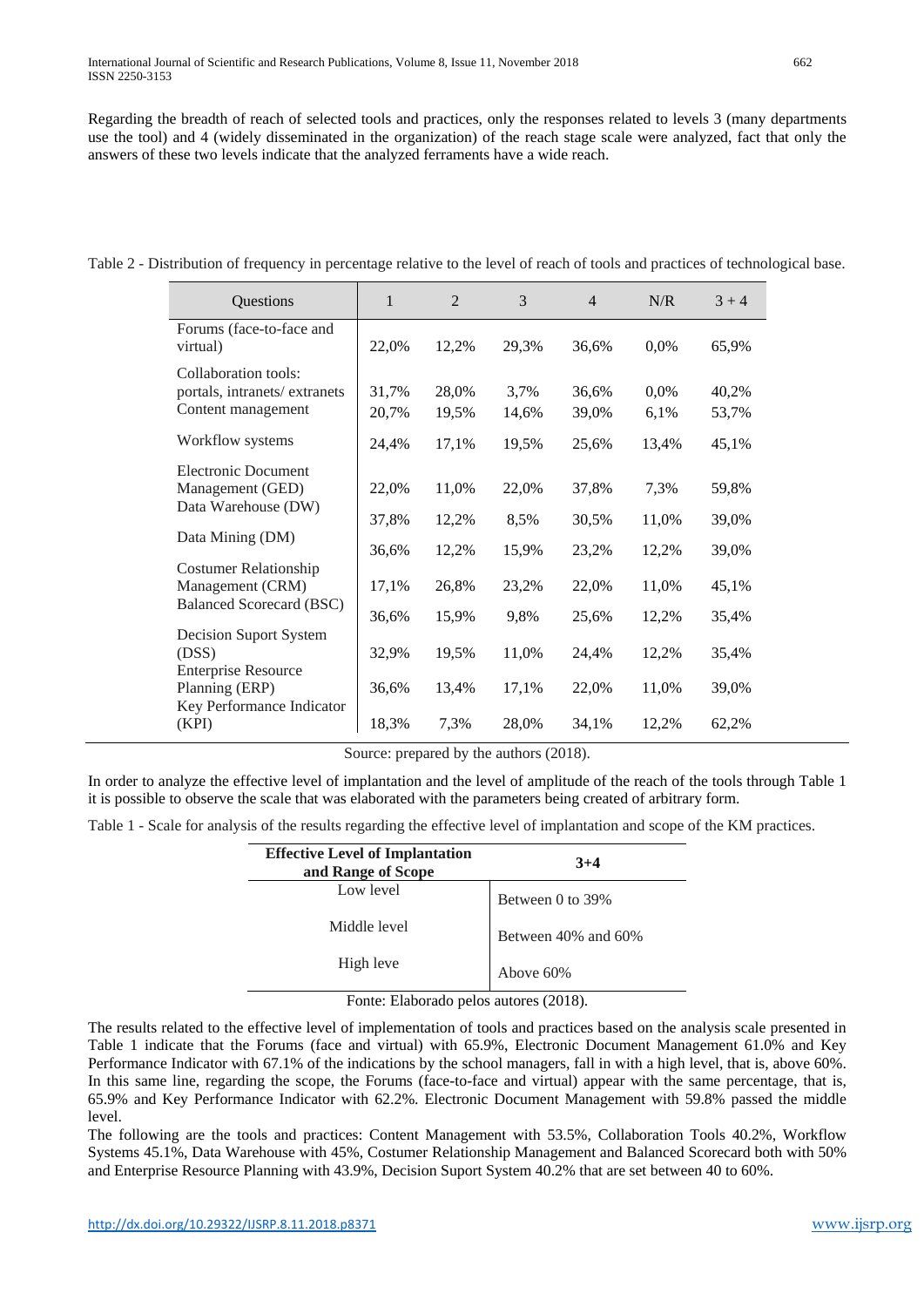In comparison with the level of reach, it can be observed that Data Warehouse and Enterprise Resource Planning appear with 39% and, Balanced Scorecard, Decision Suport System both with 35,4% if configured as low level.

The Electronic Document Management that presented with 61.0% of effective level of implantation appeared with 59.8% related to the reach level. Although the difference is very small, it is something that deserves observation since this tool or practice should be part of the routine of the school manager who currently needs to access different systems linked to the secretariat and regional nucleus of education, so that the process of control and execution of the school's commitments. Data Mining, in both situations, shows a 34.1% implementation level and a 39.0% scope level, which is low, ie, between 0% and 39.0%.

#### IV - CONCLUSIONS

In general, the data showed that the schools surveyed have the tools implanted, but they are not exploited according to their potentialities since the level of reach of the tools is low. This has a number of implications for schools, such as quick access to information or documents that can support a decision that is needed. Rework of activities that have not been stored, shared or received due treatment according to their importance.

It is common in the public network, when at the beginning of a new government mandate the discontinuity of the previous work mainly as regards access to information. Even if they are in some way available, they do not give credibility either by the way they are stored, or by the possibility of access, duplicity, incomplete data among other characteristics that weaken the security of that will use them.

Although each of these technology-based tools or practices presented here are resources of high potential and robustness, they are not explored in their entirety in the context of the schools investigated here. This may even be justified by the lack of increased knowledge on the part of the school manager of how to explore the resources and attributes of each of them, in order to be used as support in their actions of school management.

It is also necessary to consider not only the school manager, but also the teacher team and the pedagogical coordinator, to recognize the importance of Knowledge Management in the context of the school and the impact that it can have if identified as source of construction of knowledge sharing and can be used as an ally in professional practice.

In seeking to answer the goal proposed here, which was structured in verifying the stage of implementation and reach, the practices and tools of knowledge management, based on technology are used by managers of public school school organizations, it is evident that there is still a lot to walk around. It was possible to recognize that the tools and practices of knowledge management based on technology are present in the daily life of the school, however, there is still a front, in which an alert is left for the need for future studies.

This will require a hard work of continuing training in order for them not only school manager, but all education professionals to recognize the convenience in combining the use of systematic processes to create, identify, apply and share knowledge based on tools and practices based technological.

#### V - REFERENCES

- [1] A. S. Ortiz, A. S. "Testing a model of relationships among organizational performance, business alignment, and governance". 2003. 199 f. Dissertation of PHD (Information Science) - University of North Texas, Texas. 2003.
- [2] A. Hargraves. *Teaching in the knowledge society*: education in the era of insecurity. Porto Alegre: Artmed. 2004.
- [3] A. T. Vieira, M. E. B. Almeida, & M. Alonso (Org.). *Educational management and technologies*. São Paulo: Avercamp. 2004.
- [4] D. Grotto. "A look at knowledge management. Journal of Management Sciences". Florianopolis, year 3, n. 6, p. 31-37, September. 2001.
- [5] E. M. Lakatos. *Methodology of Scientific Work*. 8th Ed, Sao Paulo. 2017.
- [6] E. R. Turato. *Treatise on the Methodology of Clinical-Qualitative Research*. Sao Paulo-SP. Editors Vozes. 2013.
- [7] F. F. Batista. "The challenge of the administration of knowledge in the administration and planning of the Federal Institutions of Higher Education (IFES)" .Text for Discussion, n ° 1181. IPEA, Brasília. 2006
- [8] F. F. Batista. *Model of administration of the knowledge for the Brazilian public administration*: as it implements the administration of the knowledge to introduce results in benefit to the citizen. Brasília: IPEA. 2012.
- [9] G. S. Rosa. "A synthesis study on the use of computer science as a teaching-learning tool." (Specialization). Federal University of Santa Maria, Center for Arts and Letters, Specialization Course on Information and Communication Technologies Applied to Education, EaD, RS. Available at http://repositorio.ufsm.br/ handle / 1/14560. 2012.
- [10] I. Nonaka, & H. Takeuchi .*Creation of Knowledge in the company*: how Japanese companies generate dynamics of innovation. Rio de Janeiro: Campus. 1997.
- [11] I. Nonaka, & H. Takeuchi. "Theory of the creation of organizational knowledge". In: Takeuchi, H .; Nonaka, I. Knowledge management. Porto Alegre: Bookman, p. 54-90. 2008.
- [12] J. C.C. Terra "Knowledge management: the great business challenge". Earth forum consultants. Retrieved from www.terraforum.com.br/biblioteca/Documents/libdoc00000011v002Gestao%20do%20Conhecimento\_%2.20% 20% 20de.pdf. 2015.